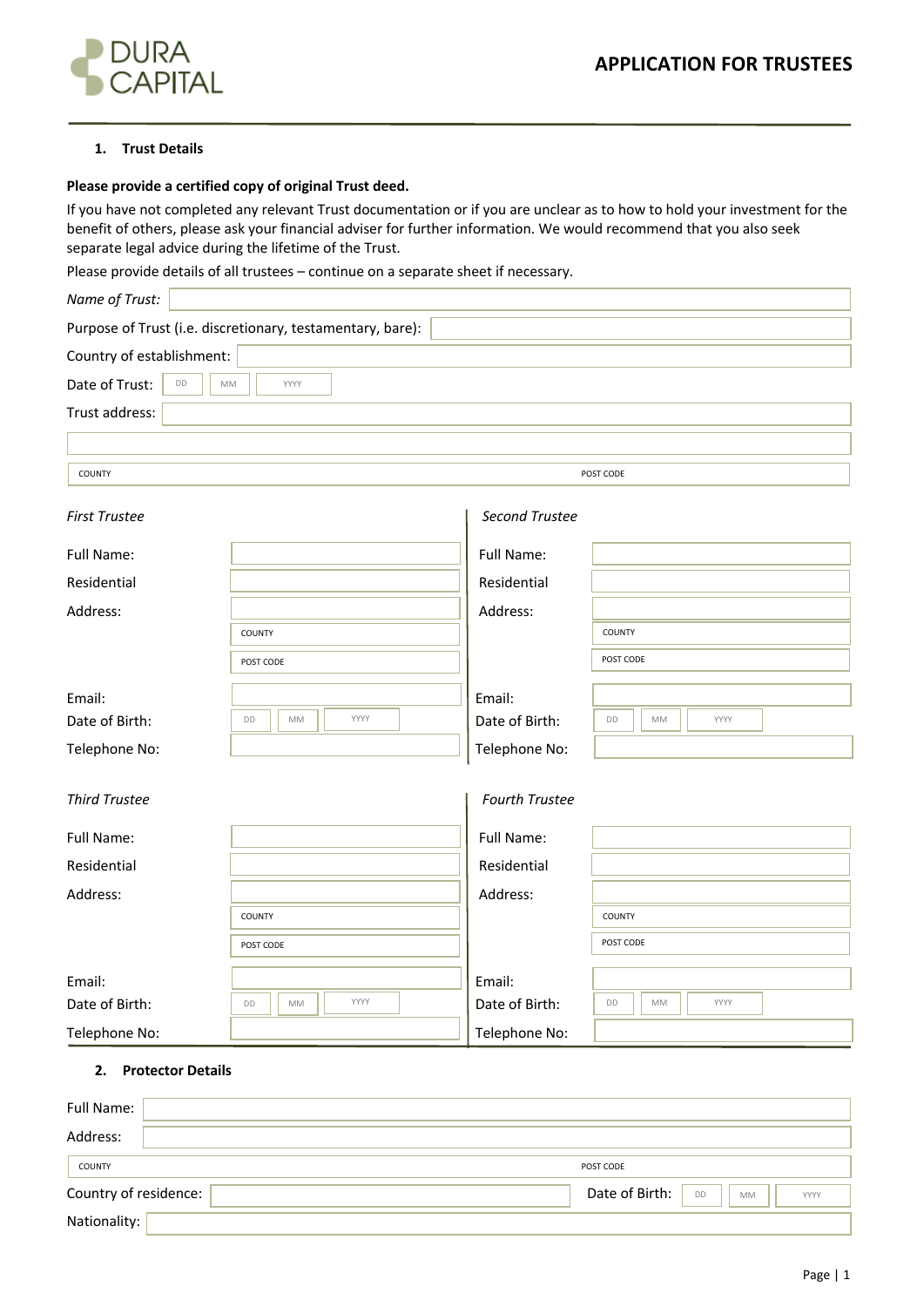

### **3. Settlor Details**

| Full Name:            |                                                  |
|-----------------------|--------------------------------------------------|
| Address:              |                                                  |
| COUNTY                | POST CODE                                        |
| Country of residence: | Date of Birth:<br><b>DD</b><br><b>MM</b><br>YYYY |
| Nationality:          |                                                  |

## **4. Beneficiary Details** (please copy sheet for additional beneficiaries)

| <b>First Beneficiary</b>                                                         |                  | Second Beneficiary                           |                                                                                  |
|----------------------------------------------------------------------------------|------------------|----------------------------------------------|----------------------------------------------------------------------------------|
| Full Name:                                                                       |                  | Full Name:                                   |                                                                                  |
| Permanent                                                                        |                  | Permanent                                    |                                                                                  |
| Address:                                                                         |                  | Address:                                     |                                                                                  |
|                                                                                  |                  |                                              |                                                                                  |
|                                                                                  | COUNTY           |                                              | COUNTY                                                                           |
|                                                                                  | POST CODE        |                                              | POST CODE                                                                        |
| Date of Birth:                                                                   | MM<br>YYYY<br>DD | Date of Birth:                               | DD<br>MM<br>YYYY                                                                 |
| Occupation:                                                                      |                  | Occupation:                                  |                                                                                  |
| NI Number:                                                                       |                  | NI Number:                                   |                                                                                  |
| Are you resident in the UK for Tax Purposes                                      | No:<br>Yes:      | Are you resident in the UK for Tax Purposes: | Yes:<br><b>No</b>                                                                |
| Are you resident for tax purposes in any other country?<br>Yes:<br>No:           |                  | Are you resident in the UK for Tax Purposes: | Yes:<br>No                                                                       |
| If you have answered yes to the latter question input Country and Tax Reference: |                  |                                              | If you have answered yes to the latter question input Country and Tax Reference: |
|                                                                                  |                  |                                              |                                                                                  |

# **Source of Funds – what has created / is generating the funds being used to open this plan?**

| <b>Accumulated Savings</b> | Pension Lump Sum              | Employment related (e.g. Bonus) | <b>Property Sale</b> |
|----------------------------|-------------------------------|---------------------------------|----------------------|
| Inheritance                | Reinvestment of matured funds | Transfer from another provider  |                      |
| Other (please state):      |                               |                                 |                      |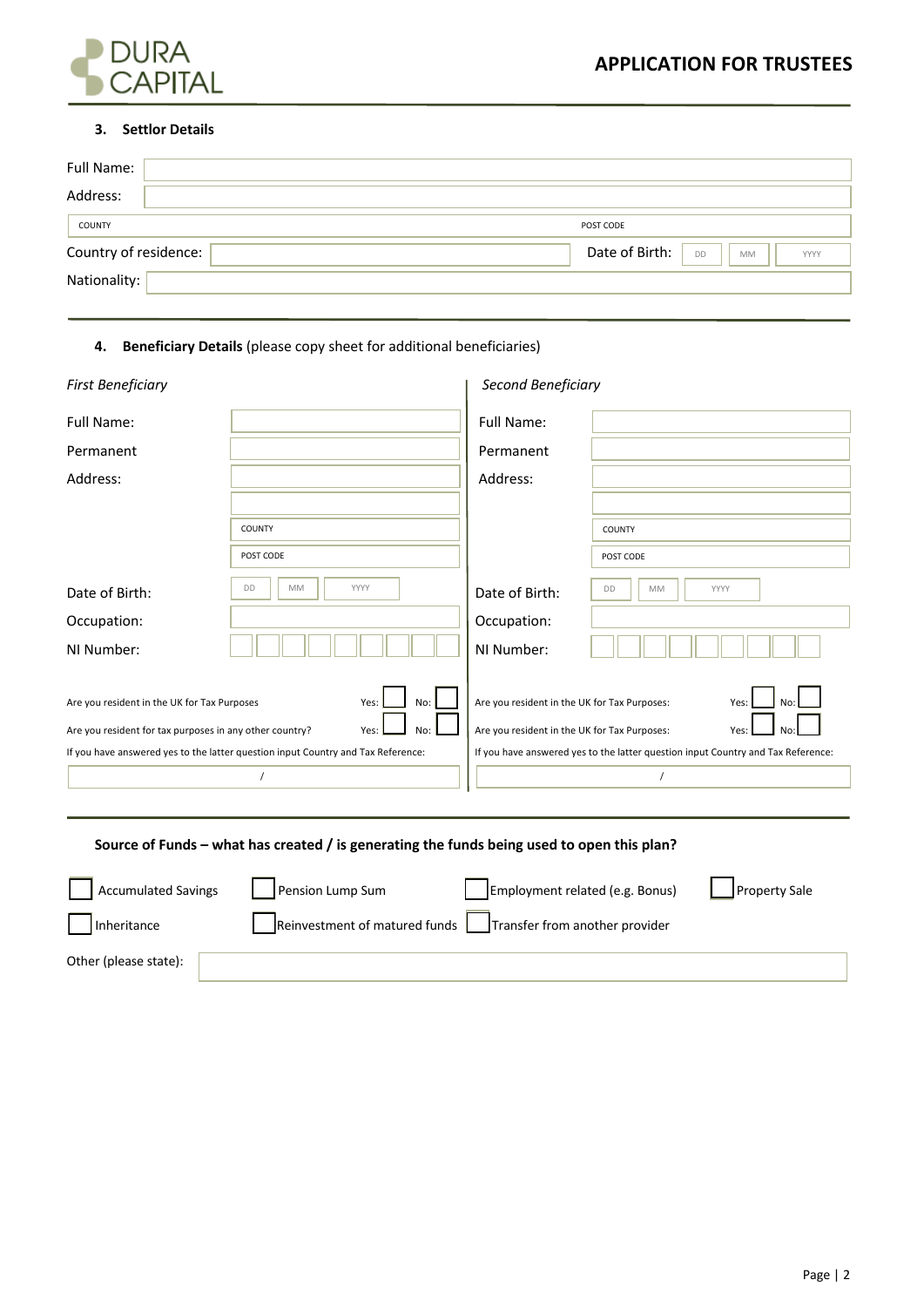

## **5. Tax Status**

Dura Capital Ltd is obliged by UK tax legislation to identify and report to HM Revenue and Customs personal information and account details relating to clients who are resident for tax purposes in certain countries (e.g. the USA). As part of this we may ask you for additional information and/or documentation from time to time relating to the tax status of: (a) the Trust;

(b) all Trustees;

(c) the Settlor(s);

(d) any Protector(s) (these are people who have the power to appoint or remove a trustee);

(e) any Beneficiaries who are entitled to at least 20% of the value of the Trust

List all countries where you are resident for tax purposes. This usually means the country/countries where you have an obligation to pay taxes or file tax returns. Please also provide your associated Tax Identification Number (TIN). A TIN is the tax reference number issued to you by the tax office in the country where you are resident for tax purposes. Where a country does not issue a TIN, please provide an equivalent number.

| Country:                                                                                       |  | Tax Identification Number: |  |  |
|------------------------------------------------------------------------------------------------|--|----------------------------|--|--|
| Country:                                                                                       |  | Tax Identification Number: |  |  |
| Country:                                                                                       |  | Tax Identification Number: |  |  |
| Country:                                                                                       |  | Tax Identification Number: |  |  |
| Is the Trust resident for tax purposes in any country/countries other than those stated above? |  |                            |  |  |

If yes, please photocopy this page and provide details. Does the Trust have a Global Intermediary Identification Number (GIIN) issued by the US Inland Revenue Service?

| ۷ρς | Ν٥ |  |
|-----|----|--|
|     |    |  |

Yes  $\Box$  No

# If it does, please provide the GIIN:

#### **6. Payment Details**

All redemptions will be transmitted to the following bank/building society account. Payments can only be made into an account with a bank of building society within the UK Clearing system.

| Bank / Building Society Name: |                                           |
|-------------------------------|-------------------------------------------|
| <b>Account Holder Name:</b>   |                                           |
|                               | Account Number:<br>Sort Code:             |
|                               | Building Society Reference or Roll Number |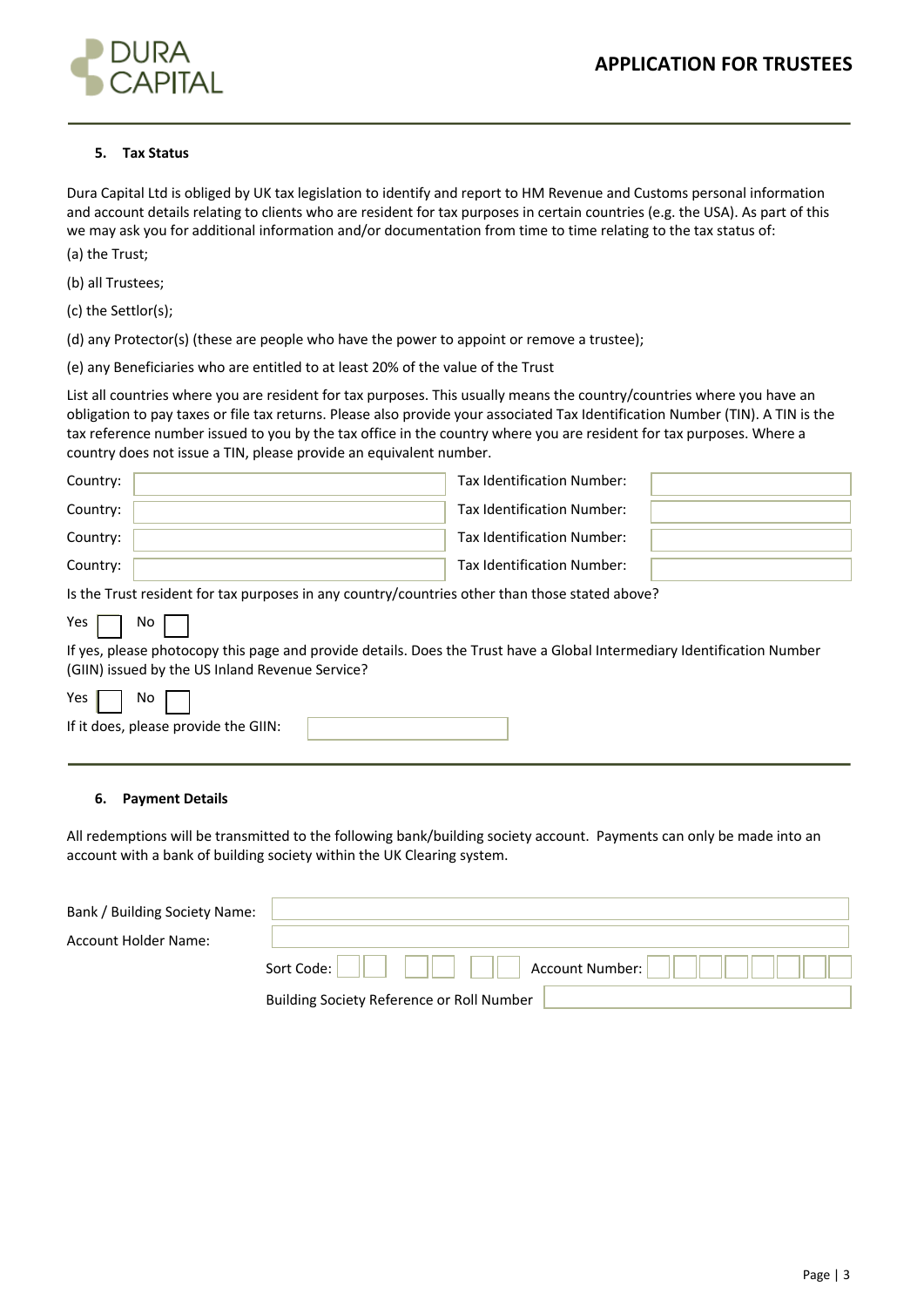

### **7. Investment Details** (Minimum £3,000.00)

| <b>Product Name</b> | Amount $(E)^*$ | <b>Adviser Fee</b><br>$(E \text{ or } \%)$ | Adviser Fee has been settled<br>Directly with Customer (circle) |
|---------------------|----------------|--------------------------------------------|-----------------------------------------------------------------|
|                     |                |                                            | YESO NOO                                                        |

#### **\*Investment amount must be in whole pounds.**

Please submit the above investment amount by bank transfer to the details below:

| <b>Bank Name:</b>                     | <b>HSBC Bank</b>                                                        |
|---------------------------------------|-------------------------------------------------------------------------|
| Account Name:                         | Dura Capital Client Money Holding Account                               |
| Sort Code:                            | 40-02-50                                                                |
| <b>Account Number:</b>                | 71426273                                                                |
| <b>IBAN:</b>                          | GB85MIDL40025071426273                                                  |
| <b>Payment Reference (MANDATORY):</b> | Please use your Legal Entity Identifier (LEI)/Tax Identification Number |

#### **8. Data Protection – uses of your data**

Dura Capital Limited is committed to processing your data in accordance with the Data Protection Act 1998. We may use your personal data to provide you with services you request from us, manage your accounts, make decisions, detect and prevent fraud, for analysis and assessment, and to ensure that we comply with legal and regulatory requirements. For further details of how Dura Capital Limited uses your information, please read our Data Protection Statement on our website www.duracapital.co.uk or ask for a printed copy.

I/We do not wish to receive marketing information by post and telephone.

By signing this form you agree that we can use and disclose your information in the ways described in our Data Protection Statement, as amended or updated from time to time.

#### **9. Declaration**

I/We declare that I/we are authorised to provide all instructions in relation to this investment either as Trustee for the Scheme or as specifically authorised as a signatory on behalf of the Scheme (authority provided).

- ▶ I/We confirm that the information given on this application at the date of signing is true, complete and correct to the best of our knowledge and belief.
- I/We declare that I/we understand the Plan brochure, including the Plan Risks and accept the Terms and Conditions and agree to be bound by the Terms and Conditions under which our plan will be managed.
- I/We acknowledge that in order to comply with its obligations under UK tax legislation, Dura Capital Limited may request me/us to provide additional information and/or documentation related to the tax status of my/our organisation and any trustee, settlor, protector or beneficiary. I/We agree to comply at all times with such a request from Dura Capital Limited within the time specified by Dura Capital Limited in its request.
- > I/We have taken any and all independent advice required, do not require any further consent and will not be in breach of any regulatory or trust provisions in making this investment.
- Ø I/We agree to advise Dura Capital Limited within 30 days in writing of any changes in the information contained in this Application Form, including any changes to the Trustee Holder. I/We agree to provide evidence of the change if I am/we are asked to.
- $\triangleright$  I/We confirm that I/we have the full power to invest in the Plans and have taken all action necessary to authorise the completion of this application and the person(s) signing this Application Form have full power, consents and authority to do so on our behalf.
- I/We are not acting on behalf of a resident of the United States or a U.S. Person (as defined under the Internal Revenue Code of 1986, as amended) and I/we will not assist any person who is resident in the United States or a U.S. Person to acquire an interest in the Trust/Bond. I/We agree to inform you immediately should I/we believe anyone connected with the trust becomes a resident of the United States or a U.S. Person.
- I/We are not acting on behalf of a person who is in the United States or who is a U.S. Person (as defined in Regulation S under the U.S. Securities Act of 1933, as amended).
- Ø I/We authorise Dura Capital Limited to hold the subscriptions, Plan Investments, interest and any other rights or proceeds in connection with our investments and any other cash and upon our request to transfer or pay to the Scheme any investments, interest, rights or other proceeds in connection with such investments.
- I/We agree that our money will be used to purchase securities issued by Citigroup Global Markets Funding Luxembourg S.C.A.
- I/We accept that the Plan Manager will only provide an annual statement on the value of the Plan.
- I/We have received the FSCS Information Sheet that was provided with this application form.
- Ø I/We confirm that I/we have read and understood the Key Information Document and Plan Brochure(s), including Plan risks and selling restrictions, and the Terms and Conditions under which your Plan will be managed.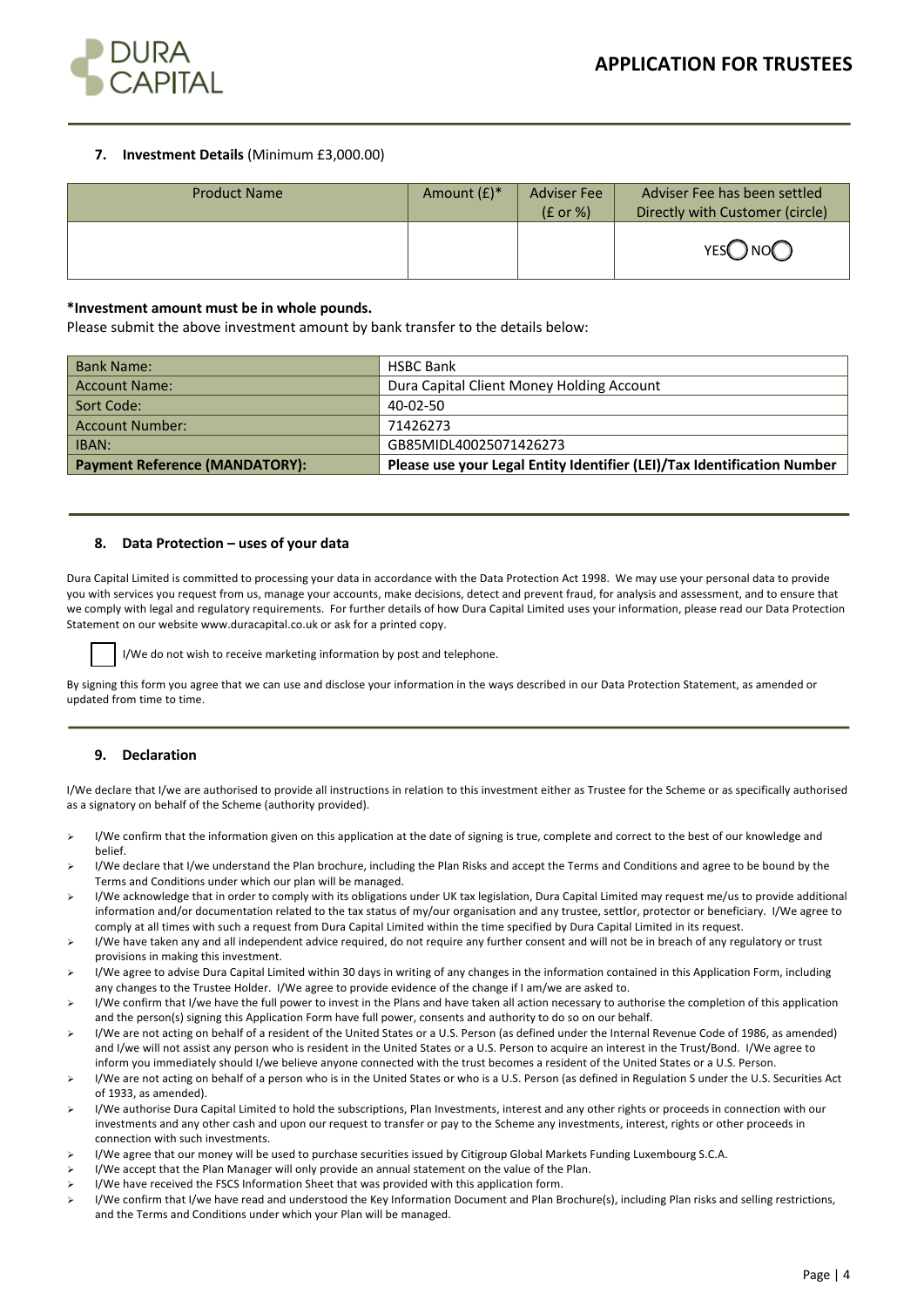# **APPLICATION FOR TRUSTEES**



#### **Notes:**

- 1. Money Laundering Regulations (as amended): Under the regulations there is a legal requirement to prove the identity of people who wish to make an investment. In order to comply with these regulations, we require the Verification of Identify Section of this form to be completed.
- 2. Your Plan is designed to be held without change until it matures. The interim value of the underlying investment of the Plan does not directly impact on the benefits generated. The capital return from the Plan depends on the level of the Index/Indices at maturity and its/their performance throughout the Plan Term, which can be obtained from us or from public sources. We will send you Plan Statements once a year with information on how your Plan is progressing.
- 3. Capitalised terms unless otherwise defined, have the meanings given to them in the Terms and Conditions within the Plan brochure.

## **10. Your signature** (please copy sheet for additional Signatories)

| <b>Authorised Signatory</b> | Date:<br>$\overline{\phantom{a}}$ |
|-----------------------------|-----------------------------------|
| <b>Full Name:</b>           |                                   |
| Capacity                    |                                   |
|                             |                                   |
| <b>Authorised Signatory</b> | $\frac{1}{2}$<br>Date:            |
| <b>Full Name:</b>           |                                   |
| Capacity                    |                                   |

# **PLEASE PROVIDE AN UP TO DATE LIST OF AUTHORISED SIGNATORIES (INCLUDING SAMPLE SIGNATURES) WHEN YOU SUBMIT THIS APPLICATION**